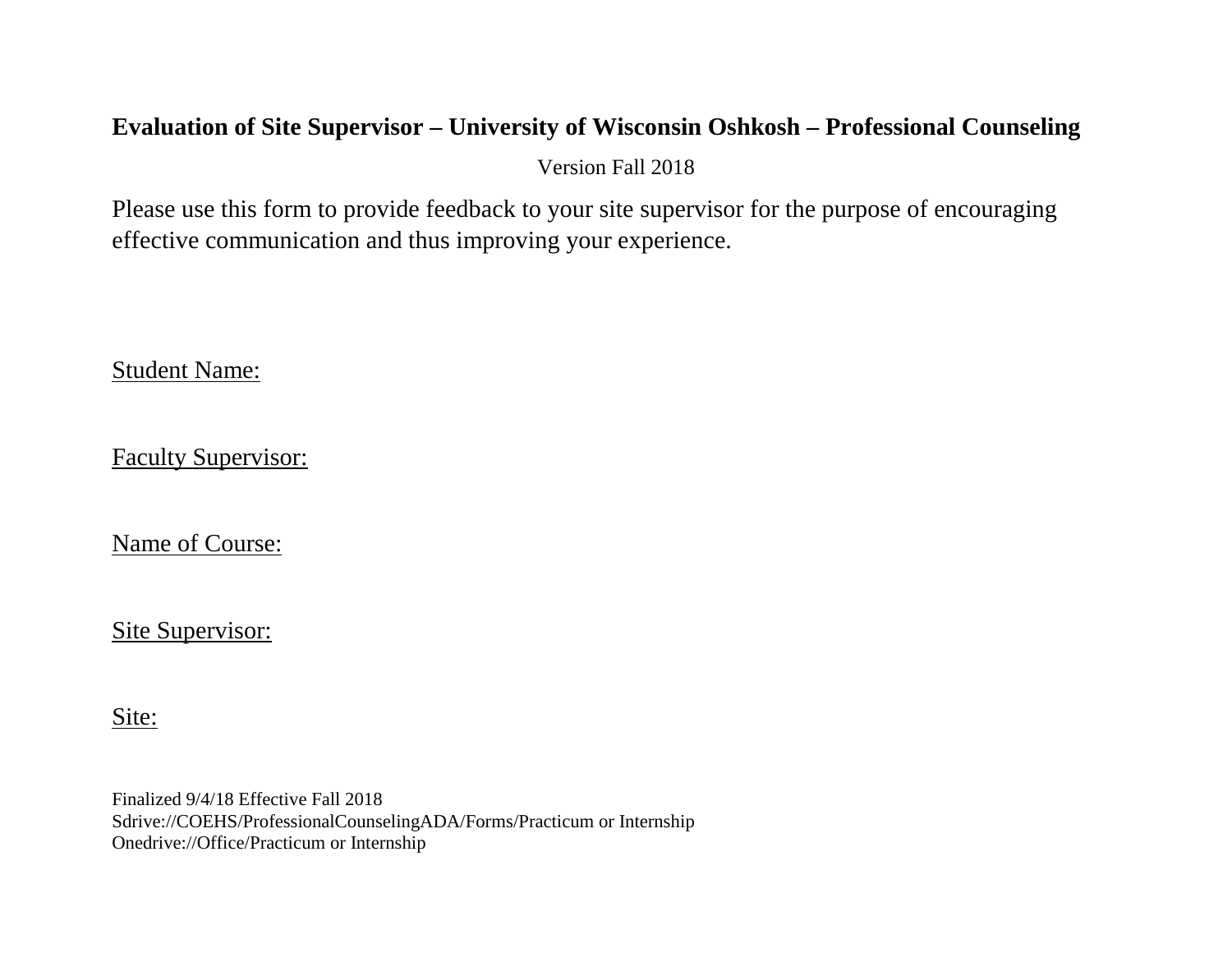## Date:

- 1) Supervisor is available to observe and process client/student cases and is approachable for questions, discussion and consultation.
- o Consistently
- o Usually
- o Sometimes
- o Rarely
- 2) Supervisor creates a respectful, supportive and caring environment conducive to learning.
- o Consistently
- o Usually
- o Sometimes
- o Rarely
- 3) Offers honest, specific and objective feedback about basic and advanced skills regarding individual and group counseling.
- o Consistently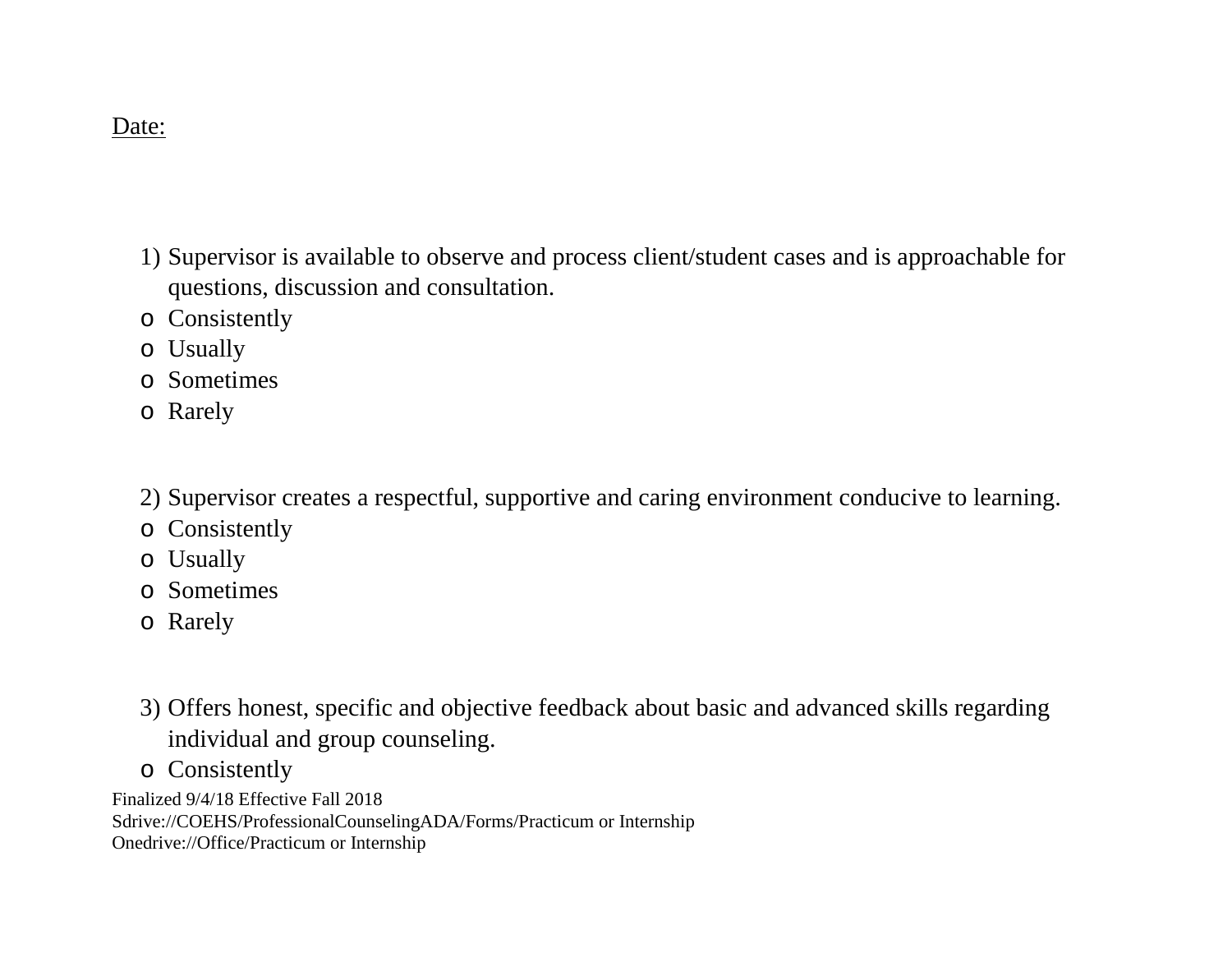- o Usually
- o Sometimes
- o Rarely
- 4) Offers honest, specific and objective feedback regarding my professional dispositions.
- o Consistently
- o Usually
- o Sometimes
- o Rarely
- 5) Listens to and encourages my ideas and suggestions for developing my counseling style, skills and techniques.
- o Consistently
- o Usually
- o Sometimes
- o Rarely
- 6) Creates a supportive, respectful and caring environment that is conducive to learning.
- o Consistently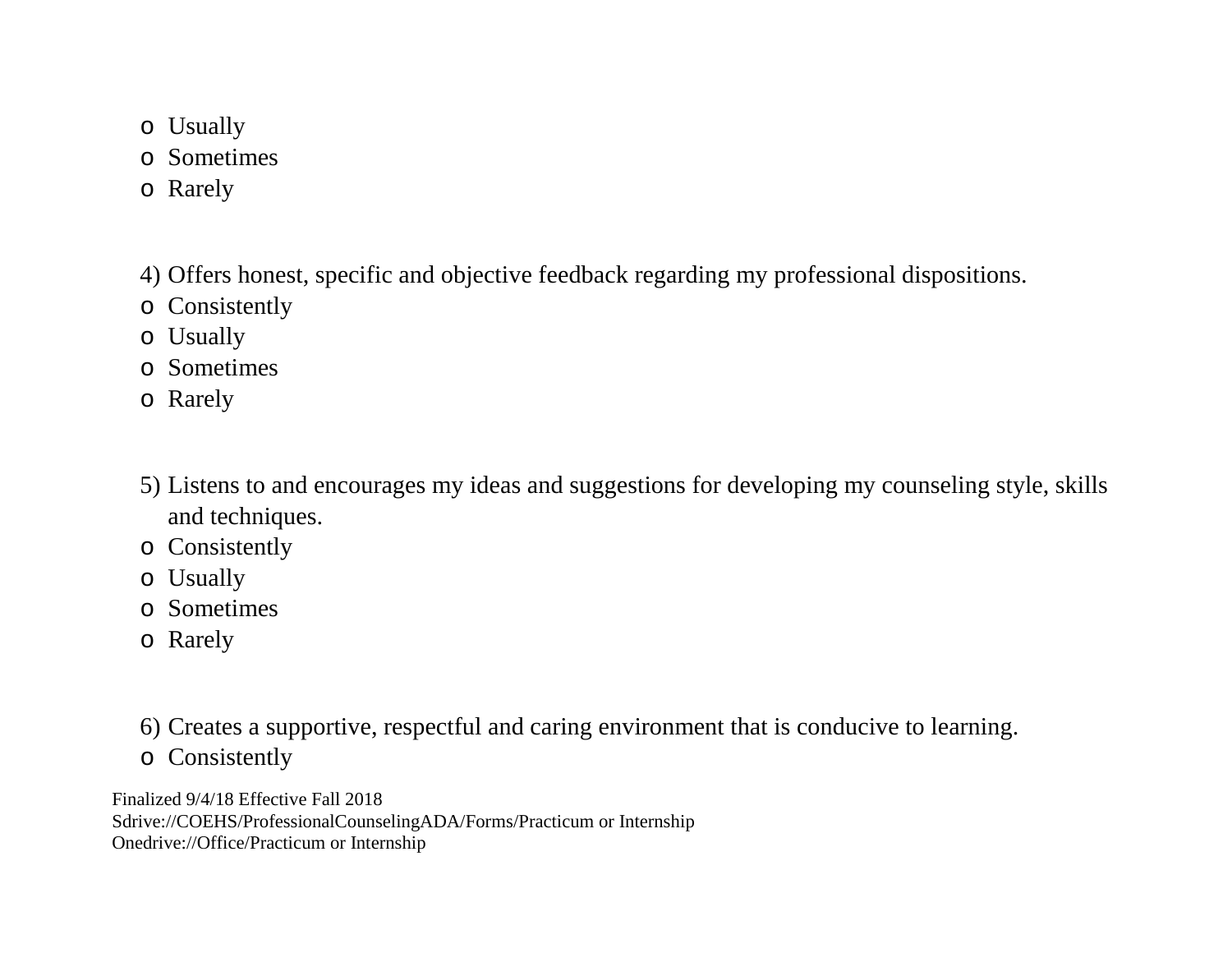- o Usually
- o Sometimes
- o Rarely
- 7) Encourages me to use varied approaches and techniques with clients/students as appropriate and helps to monitor my effectiveness.
- o Consistently
- o Usually
- o Sometimes
- o Rarely
- 8) Is prepared and focused during supervisory sessions.
- o Consistently
- o Usually
- o Sometimes
- o Rarely
- 9) Helps to implement and assess my progress toward my stated goals.
- o Consistently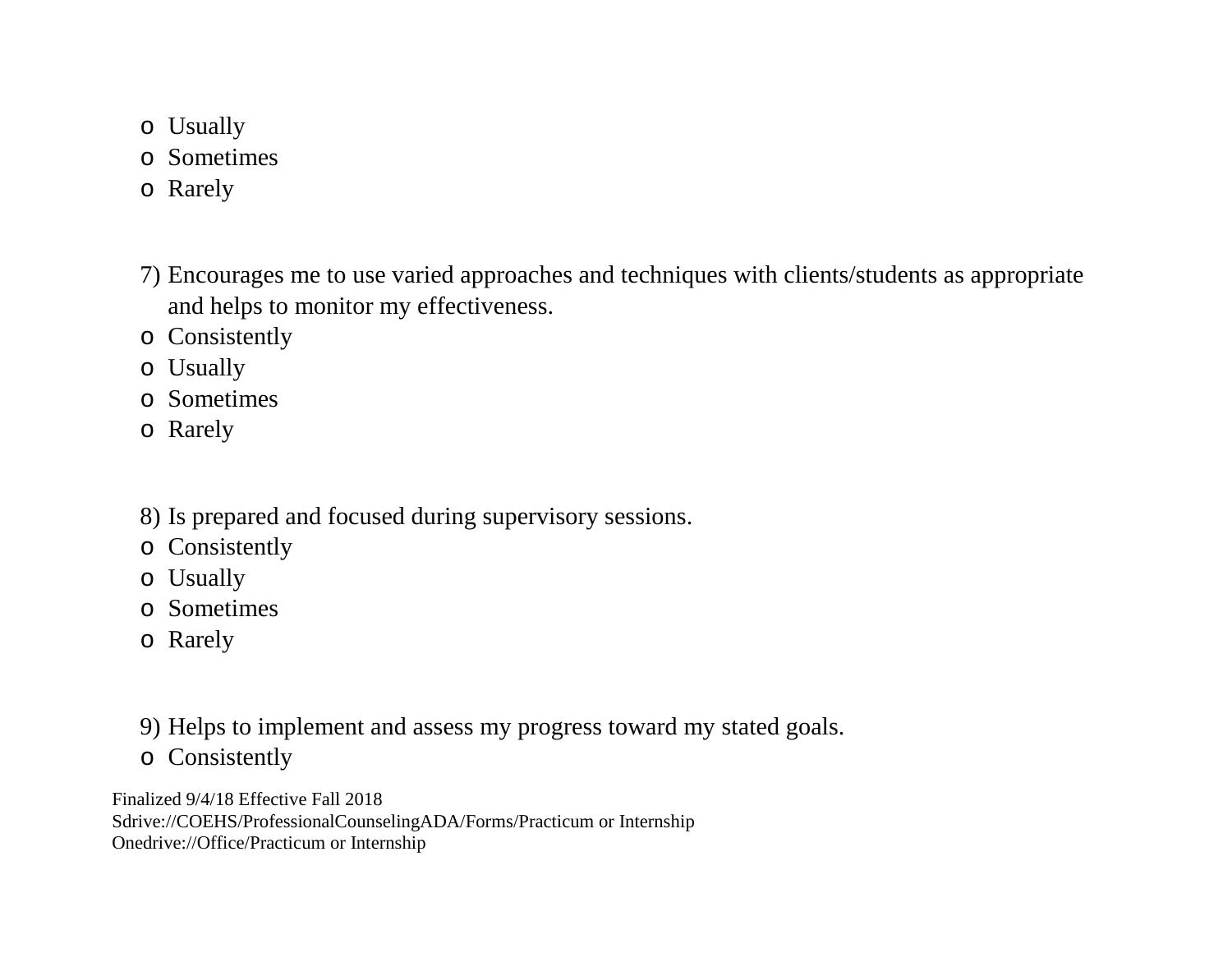- o Usually
- o Sometimes
- o Rarely
- 10) Encourages me to discuss problems and issues I encounter while at my site.
- o Consistently
- o Usually
- o Sometimes
- o Rarely
- 11) Supervision provides opportunity to monitor progress of clients/students.
- o Consistently
- o Usually
- o Sometimes
- o Rarely

12) Helps me to define and maintain ethical behavior in counseling and case management.

- o Consistently
- o Usually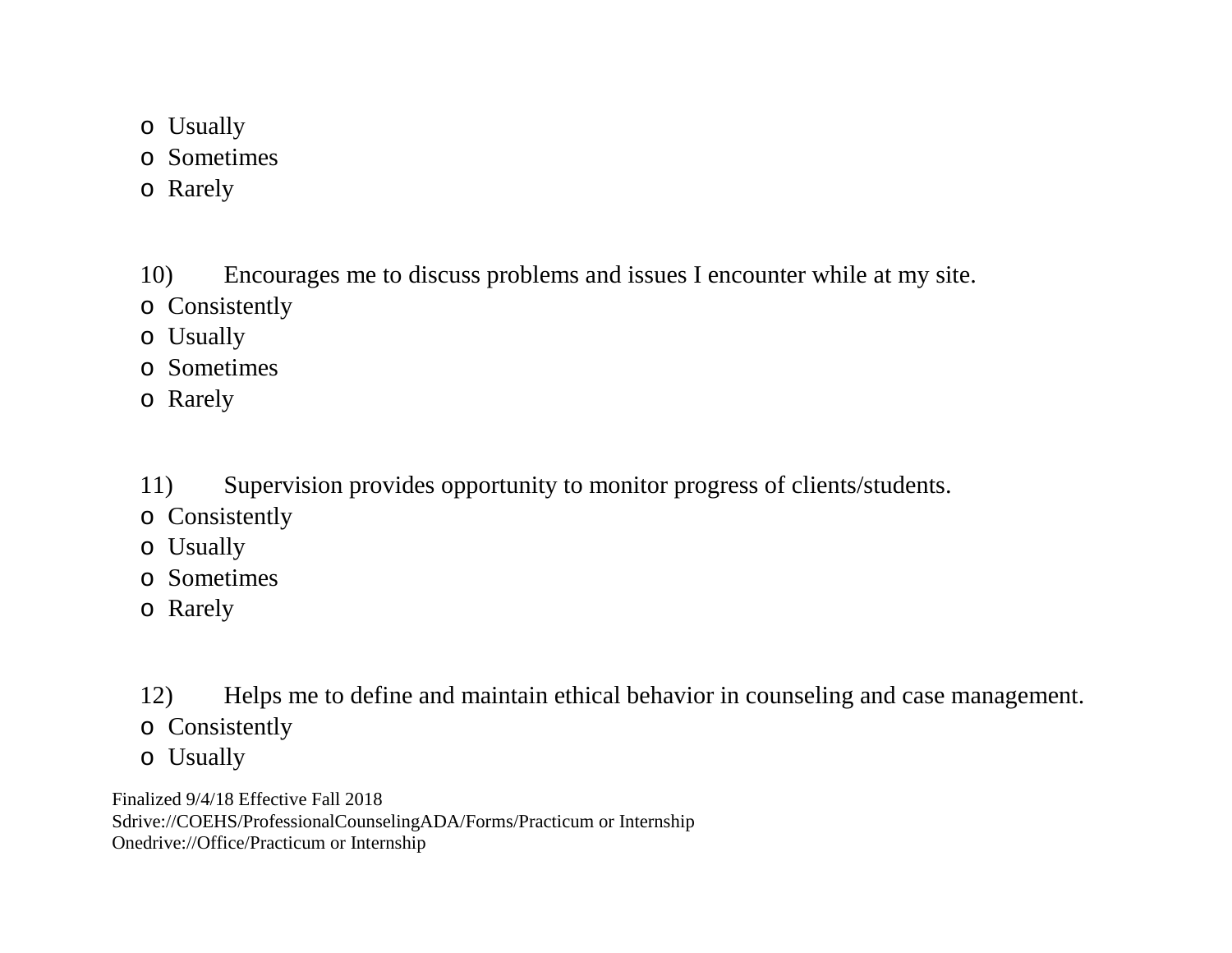- o Sometimes
- o Rarely

13) Encourages me to engage in professional development.

- o Consistently
- o Usually
- o Sometimes
- o Rarely
- 14) Includes both content and process feedback when supervising.
- o Consistently
- o Usually
- o Sometimes
- o Rarely
- 15) Applies criteria fairly in evaluating my counseling and professional performance.
- o Consistently
- o Usually
- o Sometimes